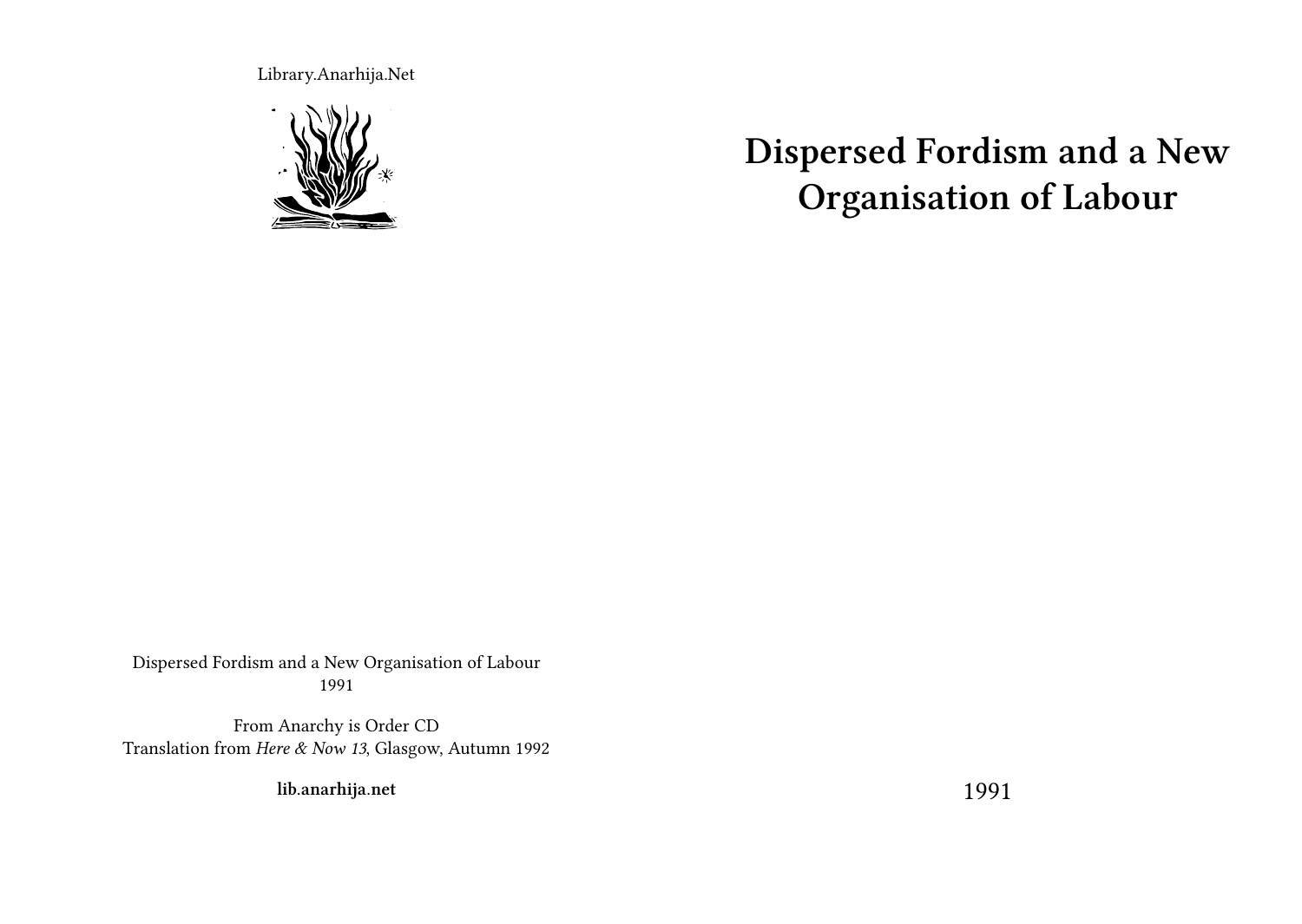## **Contents**

| DISPERSED FORDISM AND A NEW ORGANISATION OF   |                |
|-----------------------------------------------|----------------|
| LABOUR.                                       | 4              |
| TOWARDS A NEW TYPE OF STRUGGLE.               | $\overline{4}$ |
| THE VULNERABILITY OF THE PRODUCTIVE PRO-      |                |
| CESS IN DISPERSED FORDISM.                    | 5              |
| JIT & ZERO INVENTORY: THE LOGISTICAL CHAIN OF |                |
|                                               | 8              |
| THE OBJECTIVE LIMIT OF CAPITAL IS SUPPRESSED  |                |
| SUBJECTIVITY UNDER THE FORM OF LABOUR         |                |
|                                               | 10             |
| THE MANAGEMENT OF HUMAN RESOURCES & THE       |                |
| IDEOLOGY OF THE FIRM                          | 11             |
| THE NEW CYCLE OF STRUGGLES OF DISPERSED       |                |
|                                               | 13             |
| THE UNSTABLE DIS-AGGREGATION                  | 15             |
| THE REPRESSIVE UNIFICATION OF THE WORLD UN-   |                |
| DER THE SWAY OF CAPITAL                       | 17             |
|                                               |                |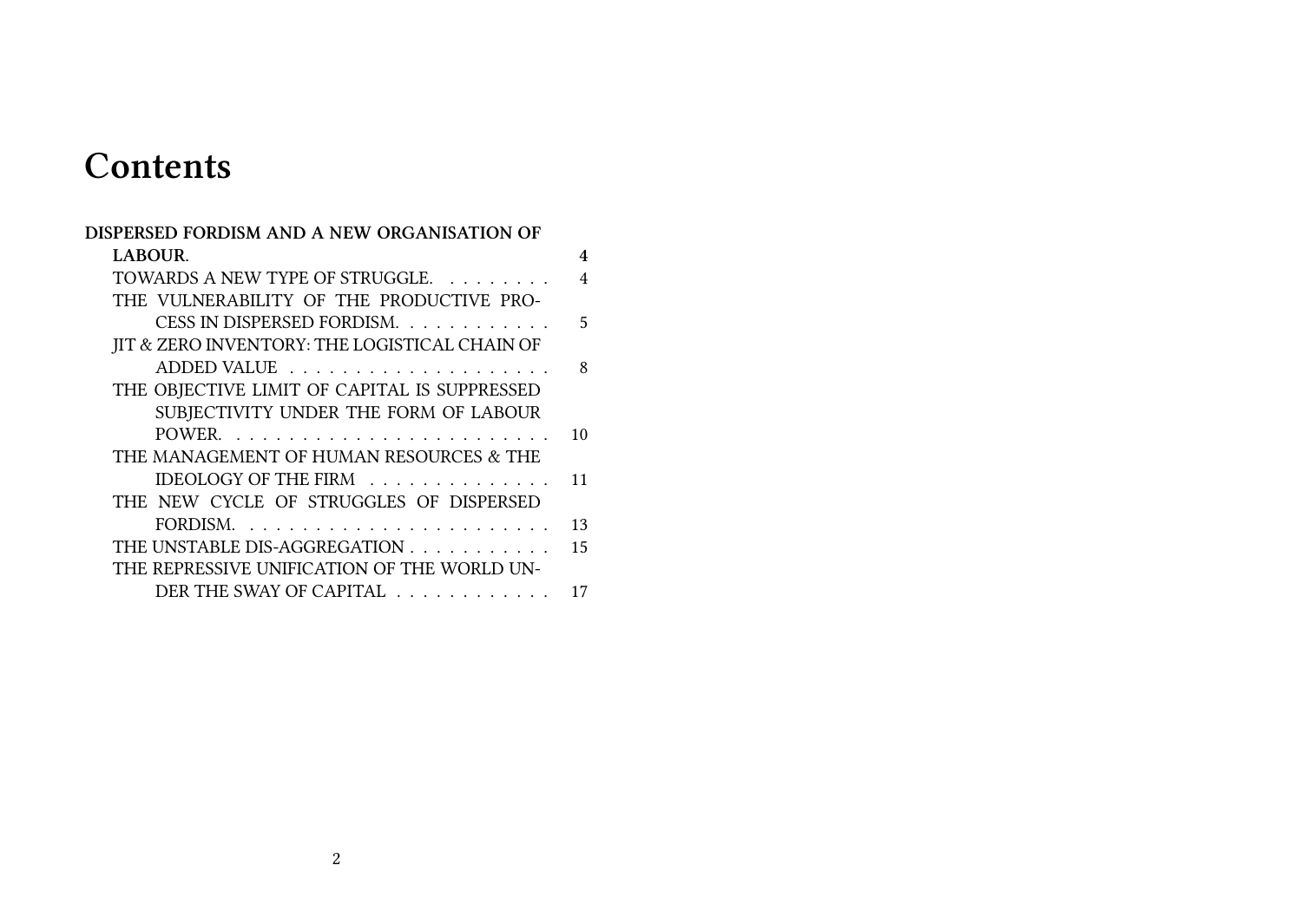A pivotal interest group in the financial or social sector can devastate the process of social reproduction perhaps as a response to disruption elsewhere in the chain.

Such is the concentration of capital, democratic mediation rarely interferes with its autonomous operation. Equally the dispersal of the productive process dictated by the laws of accumulation makes any reference to democracy banal. Democracy merely legitimates, rubber stamps the power of multinationals. In the case of 14D(3), anti-Nato or anti-Gulf War actions they inhabit a ritualised space harking back to the era of the mass worker and are peripheral to the present system. When an organisation threatens the logistical chain  $-\infty$  in the Paris transport conflicts  $-\infty$  the propaganda apparatus of the State & mass media mobilises public opinion against the "antisocial" minority.

Experience demonstrates that conflicts are neither cumulative nor are they orientated toward an imaginary goal of emancipation. They boil down to prompt acts of resistance pointing toward a real guerilla social struggle. However, these acts are fundamentally radical because our existence is increasingly defined as a source of valorisation in a world in which capital constitutes itself as an intrinsically conflictual social relation. Outside the space that determines the social relation of capital there are no real options. However, it is a social relation that involves us in conflict. To affirm oneself in conflict and to consciously renounce hope is perhaps the last existential option to those reduced to being labour power with nothing at all to lose not even their illusions.

The following is a transaction of a text from the June '91 edition of the Spanish magazine Etcetera based loosely around the Spanish truck drivers' strike of October 1990. It could equally apply to the French truckers' strike of July '92. The occasion doesn't matter too much as basically the text deals with the re-organising of production in the 80s. How a highly efficient managerial offensive is equally highly vulnerable to a sectorally limited action which due to the new totalitarian invasion of capital cannot have much visionary edge but could prove to be one of the decisively destructive components of the new upsurge from below we are beginning to see all around the world. (not from translators:BM Blob).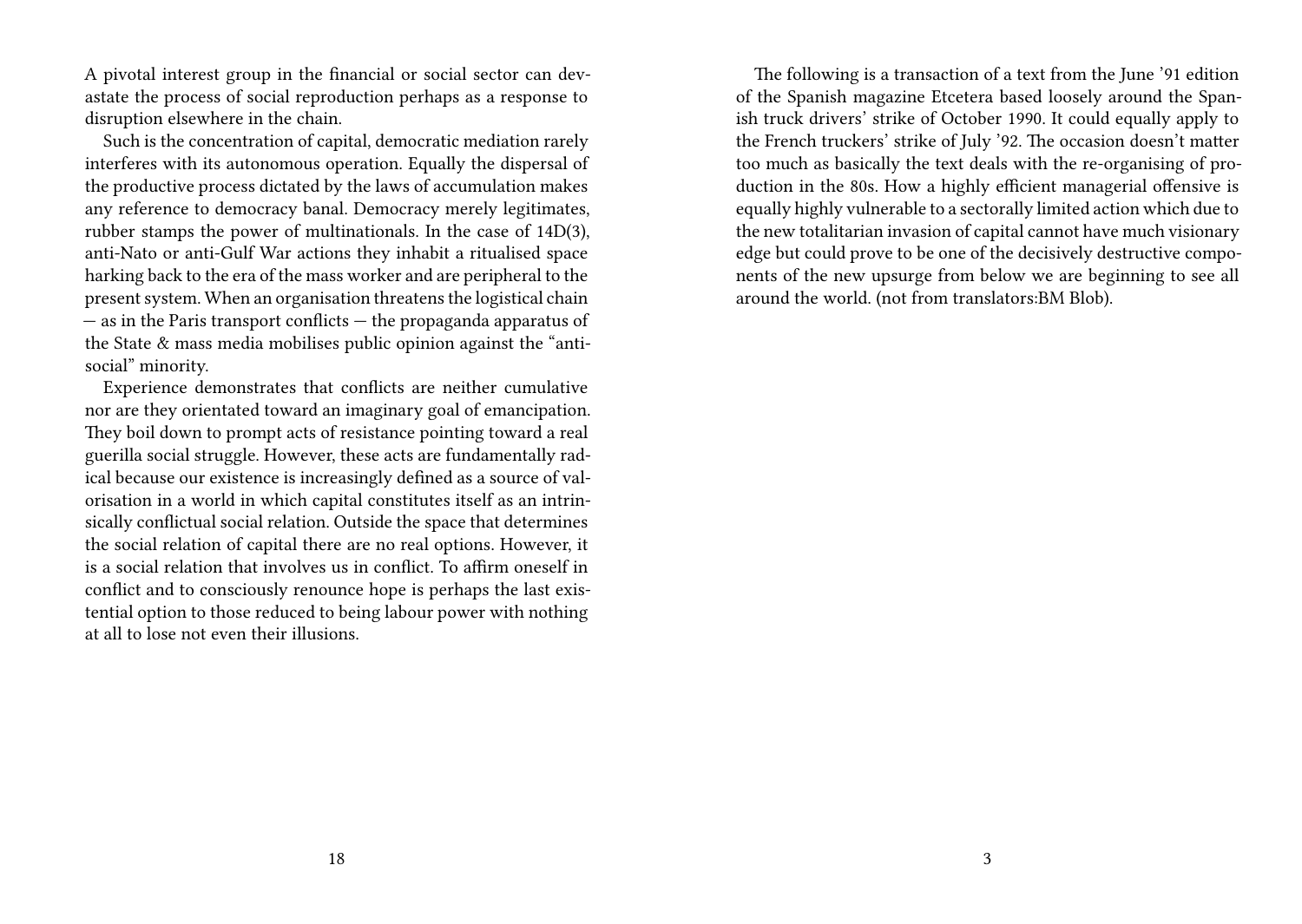# **DISPERSED FORDISM AND A NEW ORGANISATION OF LABOUR.**

#### **TOWARDS A NEW TYPE OF STRUGGLE.**

From the  $10^{th}$  to the  $20^{th}$  October 1990 the road haulage industry in Spain, which according to sources in the Confederation of Spanish Industry carries 75% of goods in transit became the scene of some of the most violent conflicts in recent years because of a strike call by the self employed unions.

Basically the strike could be cited as a typical conflict of interest between large and small haulage firms. That is, a confrontation between the large firms who control the majority of the long distance transport market and small proprietors (owning from one to five lorries). As a conflict of interest between two fractions of capital the platform of demands by the unions calling the strike which according to the press represented upto  $15\%$  of the sector  $-$  it led to a series of requests relating to the defence of an operational niche within the profitable transport market. This required the intervention of the government against "illegal" lorry drivers for example, and other aspects relating to the fixing of rates, inspection, pensions etc. In other words from the point of view of the forces at work, the lorry drivers' strike does not justify the interest granted to it in these pages. As has become habitual in the latest conflicts in Spain, the strike unfolded within a strict corporatist sphere, although it

### **THE REPRESSIVE UNIFICATION OF THE WORLD UNDER THE SWAY OF CAPITAL**

The unstable equilibrium in which the process of reproduction in the capitalist countries is maintained and its implicit recognition by the dominant technocracy, has engendered the generalised introduction of the systems of industrial blackmail represented by the lack of job security and direct repression when conflict breaks out.

But the insecurity that accompanies dispersed fordism implies a potential limit to consensus. The instability of employment generates disaffection and places difficulties in the way of generating "loyalty to the firm" . The strategy of differential control that privileges and recompenses in a structured form each category of the industrial hierarchy, tends to breed insecurity, especially amongst those who contribute less to the chain of added value following the notions of political economy that are dominant in reality.

Even the present success in terms of techniques of control will reach limitations. These are manifest in the growing need to valorise all the stages of the productive chain in order to maximise the surplus value at each level of the productive chain. Although strategies of divide and rule have prevented a unified solidarity amongst workers this has not prevented strategically significant stoppages such as the cleaning workers in Madrid airport recently.

Insecurity in the labour force reflects the unstable equilibrium and the promotion of consensus is backed up by openly repressive options. The extra recruitment of police, the restriction of so-called democratic rights, the criminalisation of insurgent minorities or exponents of dissent, are all features of modern democracy. With an increased gulf between the Political and social spheres, democratic liberties are reduced to propaganda, masking technocratic control of public life, increasingly totalitarian in application.

Democratic legitimation does not now correspond with the reality of a world based on functional and productive dis-aggregation.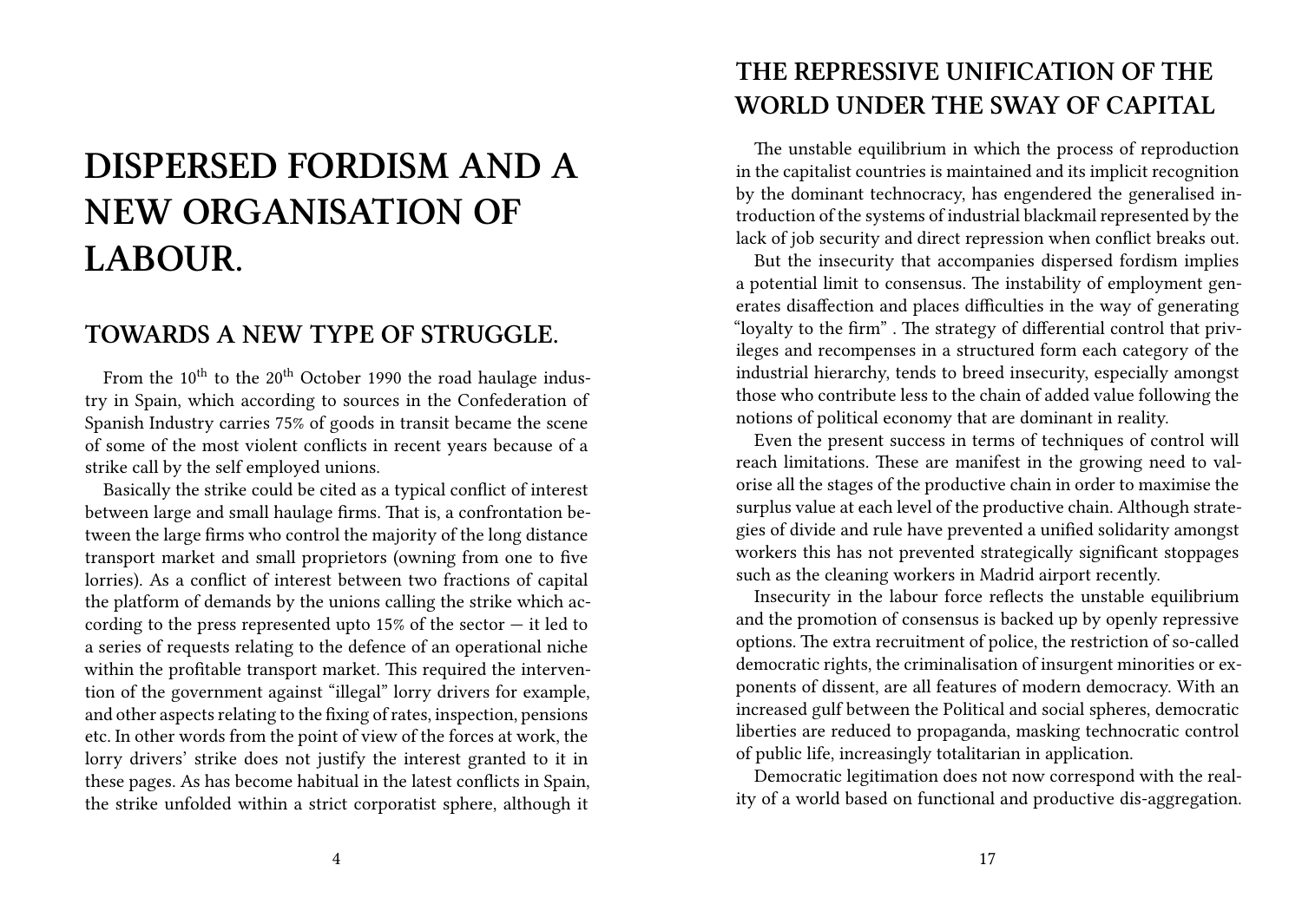sive domination of the world market and intensive weighing down on potential subjectivity. This is the structural reality corresponding to such dispersed production.

The emergence of such centrifugal forces threaten the whole from within. With the world levelling of cultural diversity there corresponds particular erosion of national or other identities generated by the dictates of capital. Similarly, such global dis-aggregation changes the methods of labour force exploitation in harmony with the totalitarian realisation of the domain of capital. However, a world under the sway of capital is also the actualisation of its totalitarian limits but subject to contradictions that threaten this domain.

The total domination of capital confirms itself as a mere abstract unification of the world around the commodity and money. But the unification around these abstract categories (commodities are value, have a value) imply in fact a break down of thwarted sociability. This is precisely because access to the commodity, and to purchasing power, is ever more stamped by the position each person has within the logistical chain of added value. This is determined by the more or less advantageous position each person can negotiate as a transaction within the social relations we define as capital. Precisely because actual sociability takes place in the concrete circumstances of the immediate (private consumption of things) there is no room for a social project. "Within" the coordinates of commercial forms of sociability only capitalist social relations can exist.

The manifestation of these crises of sociability is made obvious in the centre of capitalism itself. The appearance of the  $4<sup>th</sup>$  world in the rich countries, gives rise to the theory of the 3 "thatcherite" stages": the deterioration of living conditions in the metropolis, the extension of pathological forms feeding off capital accumulation such as drug addiction and the homeless in 'cardboard cities', those who are surplus to the logistical chain.

was capable of generating a very tense atmosphere (confrontation with the police, attacks on scabs and the blocking of entrances and exits on the main roads and motorways). But its real significance was not to be found here. As the media recognised in its haste to discredit the strike, only a minority of lorry drivers obeyed the strike call and that not in all areas. Nevertheless one must recognise the extraordinary impact of the strike action. Within a few days of drivers having drawn their lorries across motorways and mounted pickets the disruption to supplies to the large towns became evident, to the point where shelves were emptied in supermarkets (Bilbao, Catalunya) and some products became scarce (fish amongst them) in the Madrid and Barcelona markets. But the consequences to the industrial sector were of much greater magnitude. Although the Confederation of Spanish Industry and the larger bosses organisations tended to exaggerate the losses (they mentioned figures which oscillated between 50,000 million pesetas and 200.000) the fact is the threat of total closure hung over the industrial belts of the principal regions (Madrid, Zarragoza, Barcelona, Guipuzcoa). By way of example — General Motors closed down, Firestone, Nissan and Seat halted their assembly lines as did Citroen. many other firms suffered interruptions to the productive process like Fasa, Renault, Michelin Ford (who commandeered a fleet of 25 aircraft to fly in components from their factories in the U.K. and Germany), the chemical industry in Tarragona and an endless number of smaller industries. The Irun frontier town was blockaded by lorries.

## **THE VULNERABILITY OF THE PRODUCTIVE PROCESS IN DISPERSED FORDISM.**

In spite of the spectacular character of some incidents, given prominence by the mass media in their campaign to discredit the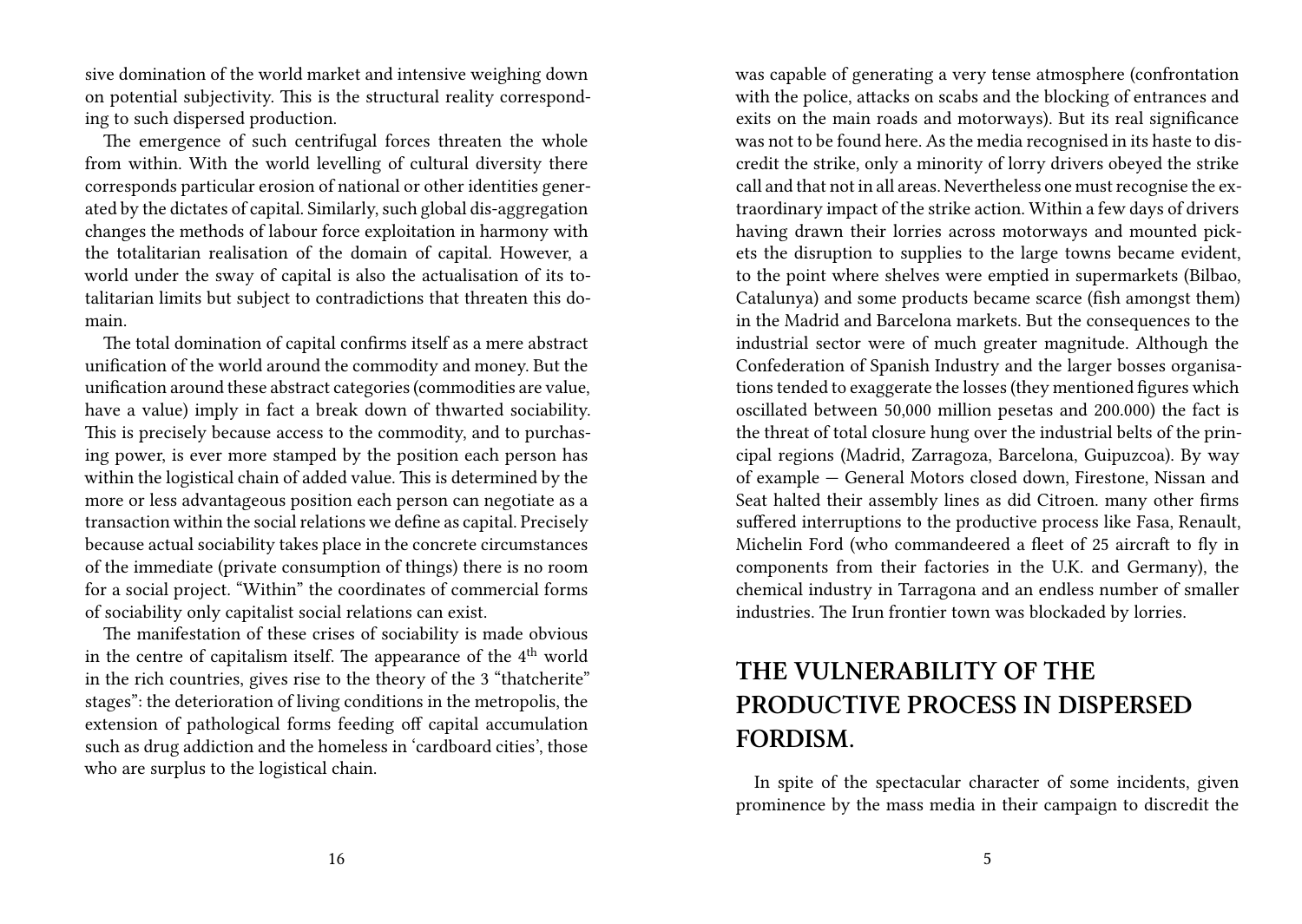strikers and spread alarm amongst the population -people hurried to stock-up as if a war was imminent- the lorry drivers' strike took on a telling dimension that exceeded the limits the strike had formally set itself.

And this significant challenge not only referred to the enormous economic/social repercussions from what was in any case no more than a minority action, but because it brought out the deep structural weaknesses of the productive process arising from capitalist restructuring in the 80s' and the objective limits of modern techniques of organisation and control of the labour force.

The cycle of capitalist restructuring which characterised the past decade had as its aim a double strategy, the result of which has been what is called the dispersed factory or dispersed fordism. It was for industrial strategy a question in the first instance of overcoming workers' resistance (and the pressures exerted on the terrain of production itself) by dispersing the great mass of workers which had formed around the productive centres which had appeared after World War I (and above with the rise of the car industry and consumer goods).

In this period the massive aggregation of the labour force around the production lines of the large factory complexes was the basis of the cycle of capital accumulation. This extended into the 70s' and implied the culmination of the scientific organisation of labour put into practise by Ford half a century earlier. It was an organisation which, alongside the massive numbers of workers, revolved around the parcelisation — breakdown of the physical movement of the worker on the production line-and this was the source of many acts of resistance, strikes and sabotages. But the industrial conglomerations also implied the establishment by the workers' of a social and economic force able to exert pressure and who through a successive cycle of struggles (trade union inspired and autonomous) eroded the rate of accumulation in the industrialised counties. At the end of the 70s' the crisis of profitability arrived at a point which made a reorganisation of the labour force inevitable as regards reorganis-

The dis-aggregation of the forms of sociability and resistance of the mass worker brings in a reality where contemporary proletarian resistance is attuned to the new conditions of exploitation. It is the end of the teleological concept that deduces the objective necessity of communism and of hallowed concepts. These were anchored in the recuperation of previous forms of community which up to now had provided inspiration to the movements opposed to the wages system.

In fact with the implanting of fordism, the perspective of "going beyond" capital was already being abandoned to a new realism of "living in capital". The absence of a project derives from an absorption in the immediate. This typifies the new cycle of proletarian struggles and is itself a reflection of the stage of total domination. the absence of any new project by capital itself corresponds to a process of accumulation turning into a zero tendency.

That is, in the reduction to zero of the time of capital rotation which denies in the concrete practice of accumulation its capacity for cyclical generation of administered time. As a result the ideal of progress that constitutes the (bourgeois) project of ascendant capitalism linked to a business cycle, which used to carry a stake — and a risk — in the future, has been transmuted into a business cycle that dedicated to increasing the mass of capital. This instantaneous form does not contemplate any perspective of projection in the future. In reality, the future only remains in the dominant discourse as a residual spectacular category proper to a model of civilisation that is lost in itself.

#### **THE UNSTABLE DIS-AGGREGATION**

The dis-aggregation of the formal expression of resistance represents in fact the breaking up of the forms of organisation of the ruling productive process. The phenomenological reality of capital is a world wide totalitarian reality. This is carried into effect as exten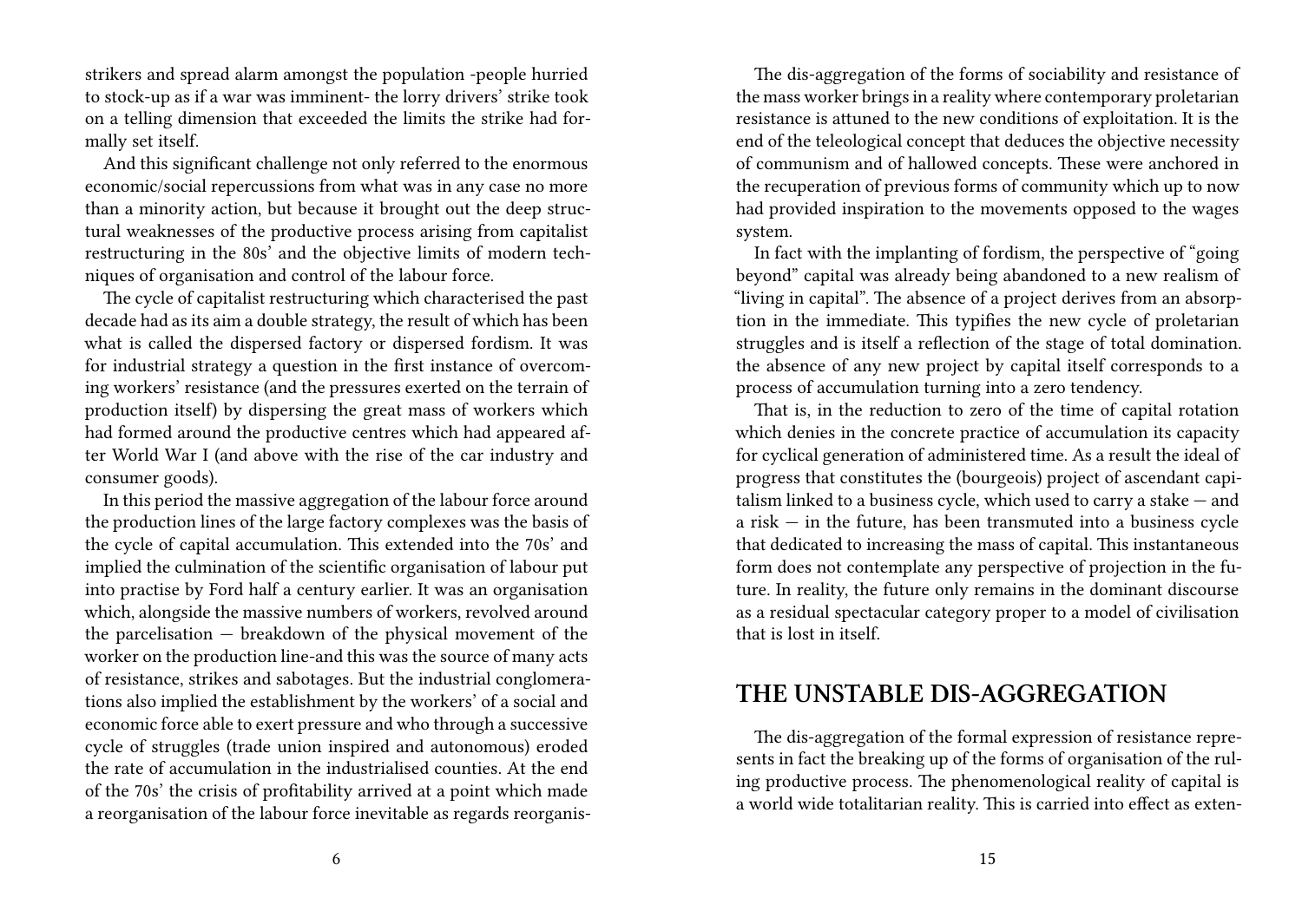matic. The big companies such as the car industry have dispensed with all these stages in the productive process which for technicalorganisational or strictly economic reasons are carried out by other subcontract firms. In this way, while centering activity in the logistical chain with greater added value, it exerts a monopolistic dictatorship over tariffs including transport.

Nevertheless this same big factory finds itself in a position of close dependency from the logistical point of view as regards the subcontractors — lorrydrivers or component suppliers being an example. With this there opens a fissure for potential conflict amongst the interests present, which is what caused the October strike to break out…

The conflict of interests between two forms of capital brings out the weaknesses and the potential for conflict existing in the prevailing model of dispersed fordism. In the past few years we have witnesses a multiplicity of intensely localised conflicts in segments of the productive chain and complimentary services. This is more than corporatist: Renfe train drivers, airport controllers, cleaners, buses, hospitals etc… Most of these disputes specifically relate to trade/professional status in the new industrial hierarchy.

Rank and file committees, even if they exist within the framework of traditional union demands, are the expression of the forms of solidarity corresponding to dispersed fordism. In the same way, mass actions were the expressions of the mass worker in classical fordism, with powerful industrial concentrations of the labour force. To criticise its sectoral or narrow character is simply useless. To the atomised organisation of the labour process there corresponds atomised forms of solidarity and resistance. More precisely, the capacity for global control of the process is rooted in the technicoscientific control of each one of the links of the social productive chain. A hierarchy of privilege within the distinct industrial categories is, as a consequence, established on account of their relative importance in the realisation of the process. That is, according to their contribution to the logistical chain of added value.

ing control of the labour force and intensifying the exploitation of the latter. A recovery in the rate of capital accumulation was then possible. It was the era of social contracts, the politics of austerity and neo-liberal models resulting in undermining the foundation of the "state of well being".

As a consequence, the second strategic orientation of capital in the restructuring achieved in the past decade was apparent in the recomposition of the productive process. In addition to overcoming the resistance of the mass-worker, this was capable of dynamising the cycle of accumulation by relying on the implantation of electronic technology and the new system of industrial communication. This brought into being a double strategy : the territorial disaggregation of productive processes. Increased flexibility was generated by virtue of the requirements of a type of flexible demand which made necessary the production of a limited number of products (factories attempted to achieve a greater market share based on the introduction of design, fashion etc.).

Over the last few years we have witnessed the displacement of the process of assembly and finishing of products towards the capitalist periphery, put together by countries with a price advantage as regards the labour force and labour penalties (Turkey, South Korea, Philippines, Brazil, Mexico). This dispersion on a world scale had its counterparts on the regional plane in the industrialised countries themselves.Thus we have observed the breaking up of the big industrial complexes into small productive units increasing the incidence of sub-contracting through which the big industrial corporations shifted some stages of production to other firms of a smaller size, which took on the task of allocating services and supplying pieces and components necessary for the final finishing. In this sense the car industry, the real motor of economic growth in capitalist countries upto the 70s', is the prime example.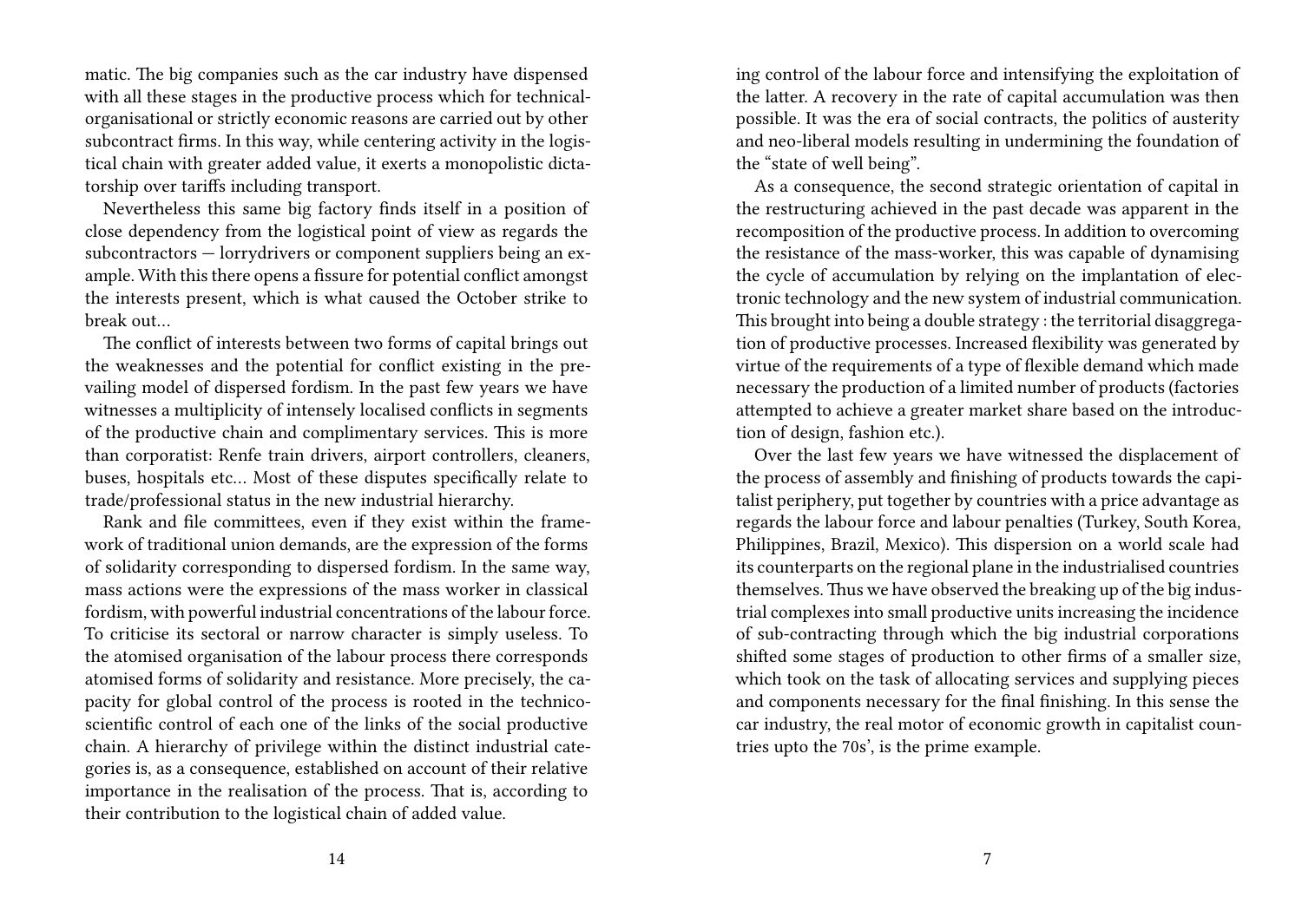## **JIT & ZERO INVENTORY: THE LOGISTICAL CHAIN OF ADDED VALUE**

Understandably, in such an industrial landscape, new techniques regarding the organisation of labour and the management of production are a pressing necessity. And this is how there began to proliferate the precepts and watchwords of the new enterprise culture (just-in-time, zero inventory) which sort to cheapen costs, release tied-up capital, total quality control, control of human resources etc.). In fact this designated new enterprise culture was in response to a new stage in the division labour between firms and warrants being called the logistical chain of added value. Take for example, a car — which involves in its manufacture a large number of component factories — which carry out intermediate assembly stages and operate in conditions dictated by the big firm which sells the finished article. For efficient dispersal of production, a perfect co-ordination of the movement between secondary firms and the corporations with whom they maintain subcontacting links is necessary. This means that everything functions according to the principle of JIT. In the words of the Nissan president, the first firm to put it into practice in order to link-up their factories in Japan and Britain, JIT consists in having the necessary components "at the required time, in the required quantity and in the appropriate place".

It was only one more manifestation of the subordination of small capital (subsidiary firm) to big capital (the firm that fixes the contract price). It is, of course, a strategy for transferring profit from small productive units to big industrial corporations who shift storage costs (zero inventory) in this way and the tying up of capital that the existence of stocks carries with it. At the same time it permits the shifting of the stages of the productive process that yielded less added value to subcontracted firms.

As for the workers, this new industrial order represents a new turn of the screw, intensifying the exploitation of the labour force. cult of value quantified in the possession of things. The ideology of the enterprise culture then constitutes the basis of consensus that expresses the productive process.

Different capitalist blocks go about the promotion of consensus by different methods. In the present retrograde era for capital, the Japanese approach has the ascendancy over the European "state of well being". The greater part of the technologies of control and organisation of labour come from Japan, in conjunction with its aggressive technological and financial penetration of Europe and the U.S.A.

The technologies of control are integrated in the process of automation. In order to carry out the physical control of the productive sequence this requires that these corresponding techniques of control be interiorised by the employees throughout the productive process. The automation ideal is to achieve the self-regulation of the process: in the comprehensive sense of human and technological components.

## **THE NEW CYCLE OF STRUGGLES OF DISPERSED FORDISM.**

This desperate search for consensus however encounters its limitations in fulfilling the imperative of optimisation and maximisation of profits. Although it sounds like something from the past, we must recognise that the capitalist mode of production, even with all its electronic paraphernalia as an intrinsically contradictory reality. The growing complexity of the productive process requires the submission by consent of all the links in the productive chain of added value. Thus the cheapening of the costs and the absorption of a continually greater part of added value, leads to the hierarchisation of the subcontracting of services that causes a multiplicity of different interests to appear. In this sense the lorry drivers strike is paradig-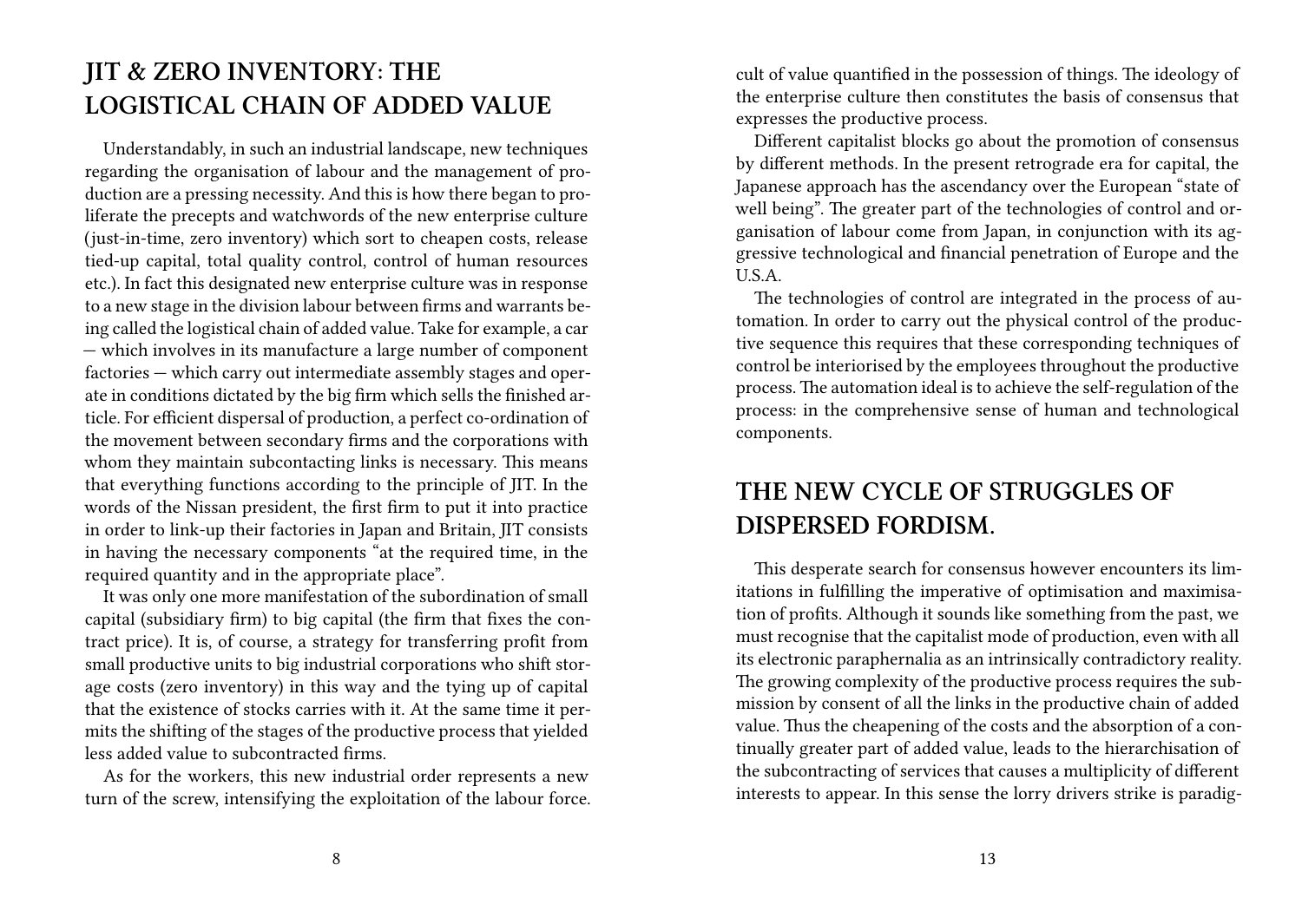The growing importance insecurity plays amongst sections of working people indicates a limitation to class consensus. Industrial strategy arising from this tends towards a differential treatment for each worker according to their relative importance in the logistical chain. This determines a rigid, functional and wage hierarchy within the firm. In fact the new organisational techniques of the labour process relies on the necessity of obtaining an explicitly assumed consensus by everyone belonging to the productive and distributive chain. Now, the pace of the business cycle and the level of technical and historical development of the exploitation of the workforce which has led to the dispersed organisation of the productive process, makes the promotion of consensus the cornerstone of social submission.

JIT, quality control are watchwords emanating from the most aggressive Japanese multinationals. Not only are they in the forefront in terms of technology but also in ideology. Until now we have been used to equating capitalist growth with protestant morality. But protestantism, the cult of reason matured in the Enlightenment maintains a separation between individual liberty and actual submission to the new order typified by the organisational process of work. This separation is parallel to the invention of individuality in the western democratic system. The totalitarian domination of capital extends in a dual direction: qualitative  $-$  over the individual and his/her physical capacities; and quantitative — over social expression in its entirity. This is becoming more and more totalitarian.

With ideology such a quest for total domination is the "end of ideology". The ideological functionaries that propagate such a total view have ceased to be formally independent of the material interest this represents. Ideology arises in the process of valorisation itself and is concretely expressed in the cult of money (as a generalised sociological manifestation) and in the private accumulation of wealth as the be all and end all of existence. Truly, the imaginary individual is handed over to the principle of money, the

The splitting up of the great aggregations of masses of workers is transposed into a relative loss of the capacity to exert pressure, characteristic of the " old workers movement" having as its prime consequence the devalorisation of labour power and the worsening of work conditions. It is the state of affairs we know as lack of security. A reality which took shape in a myriad of examples of (temporary) contracts existing in subsidiary firms which are, in addition, the only firms in the labour market to take on workers, just as they have reduced wages all round and limited the rights and resources of workers' (flexibility).

All this has resulted in a potent hierarchy, the dis-aggregation of the mass-worker class components, a neo-corporatist and trade conscious conduct that counterposes employed to the unemployed, temporary to fixed contracts, advanced sector workers (information technicians) to the marginal sector (operatives, cleaners), the skilled to the unskilled etc.

Attempting to remedy the compact resistance of the massworker, the new organisational and managerial formula for the socialised production of commodities has given a different dimension to the contradictions inherent in the social relations between capital and labour. The dissemination of production substantially increases the vulnerability of the process. In fact, in order for the new organisational techniques to no longer function as theoretical models but

<sup>&</sup>lt;sup>1</sup> extract from text: <quote> In this way the formally subjective vulnerability resulting from the aggregation of the mass worker in the factory, whose intervention could put the productive process in jeopardy, has been resolved by dispersed Fordism by means of the transformation of formally subjective vulnerability into the formally objective, functional vulnerability of the new productive organisation. If our individual tragedy is to be labour power, precisely because we recognise ourselves as a constituent part of capital — that is of the social relation consisting in the transaction of the exchange value of our labour power of the forms of social domination founded on the basis of capitalist production it moves by tending to negate (suppression of living labour) the real source of valorisation which is living labour, capable of valorising technology. </quote> Suggest this paragraph taken out of text to avoid people switching off!